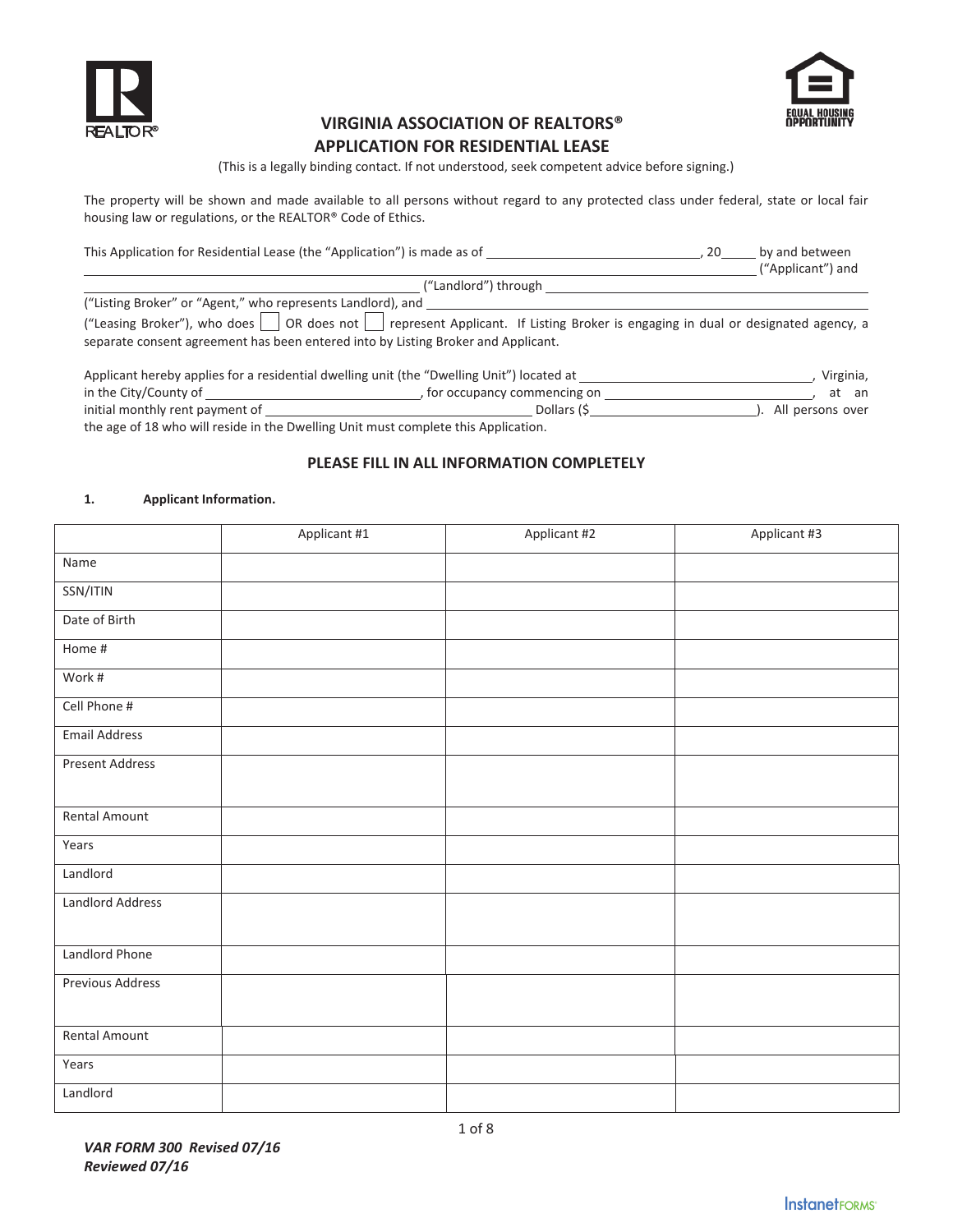|                                           | Applicant #1 | Applicant #2 | Applicant #3     |
|-------------------------------------------|--------------|--------------|------------------|
| Landlord Address                          |              |              |                  |
|                                           |              |              |                  |
| Landlord Phone                            |              |              |                  |
| Presently Employed By                     |              |              |                  |
| How long?                                 |              |              |                  |
| Position                                  |              |              |                  |
| Salary (Wk., Mo., Yr.)                    | \$           | $\zeta$      | $\overline{\xi}$ |
| Supervisor                                |              |              |                  |
| Telephone                                 |              |              |                  |
| Formerly Employed By                      |              |              |                  |
| How long?                                 |              |              |                  |
| Supervisor                                |              |              |                  |
| Other Occupants:<br>Name/Age/Relationship |              |              |                  |
|                                           |              |              |                  |
| Email Address:                            |              |              |                  |

# **2. Vehicle Information:**

|                    | Applicant #1 | Applicant #2 | Applicant #3 |
|--------------------|--------------|--------------|--------------|
| Number of Vehicles |              |              |              |
| Make               |              |              |              |
| Model              |              |              |              |
| License #          |              |              |              |

## **3. Animals:**

|                | Animal #1 | Animal #2 | Animal #3 |
|----------------|-----------|-----------|-----------|
| Name of Animal |           |           |           |
| Type           |           |           |           |
| Breed          |           |           |           |
| Color          |           |           |           |
| Weight         |           |           |           |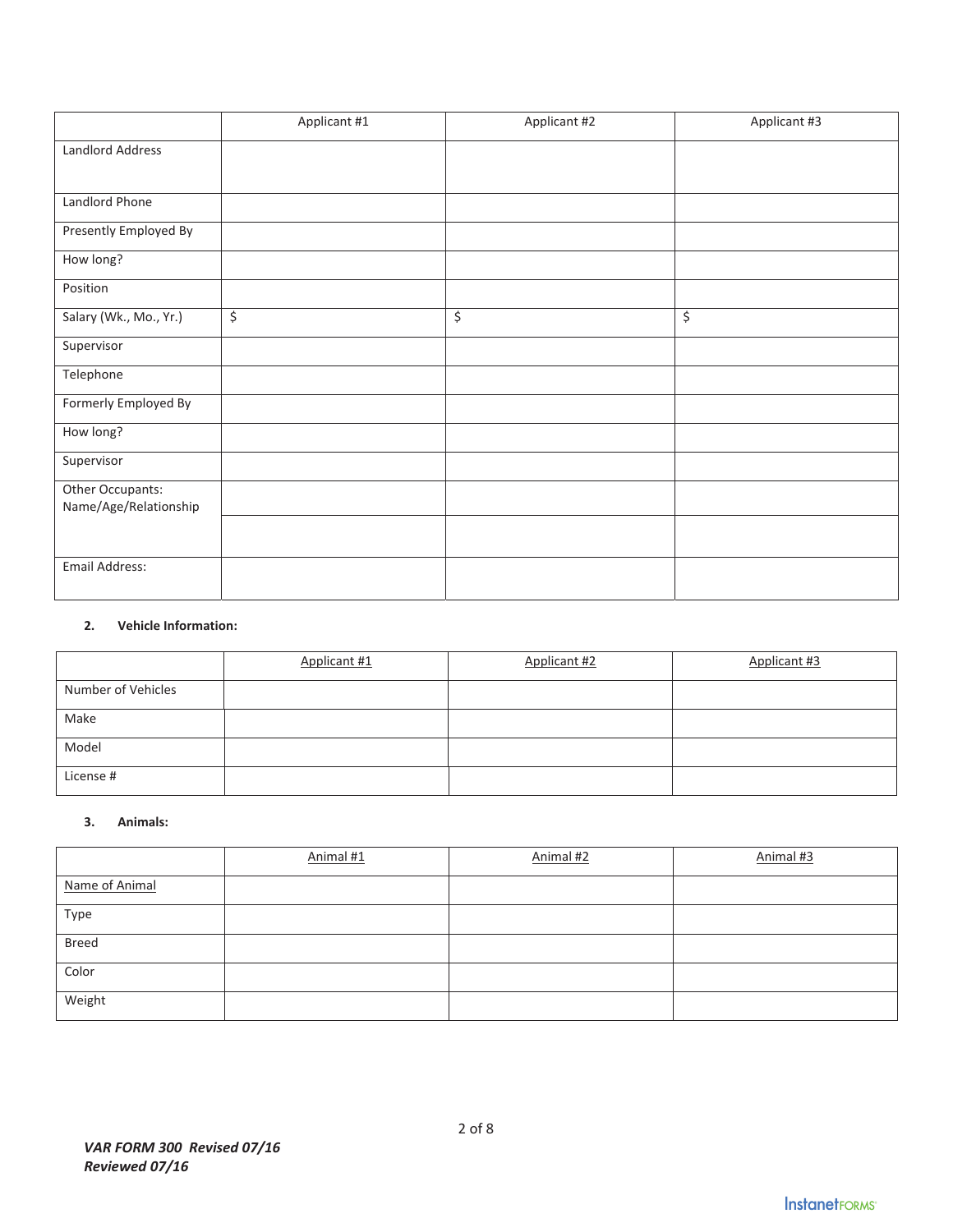# **4. If you are presently in the Armed Services, state:**

|               | Applicant #1 | Applicant #2 | Applicant #3 |
|---------------|--------------|--------------|--------------|
| <b>Branch</b> |              |              |              |
| Rank          |              |              |              |
| Outfit        |              |              |              |
| Telephone     |              |              |              |

#### **5. Other Income You Would Like Landlord to Consider:**

|                           | Applicant #1 | Applicant #2 | Applicant #3 |
|---------------------------|--------------|--------------|--------------|
| Amount<br>(Wk., Mo., Yr.) |              |              |              |
| Source                    |              |              |              |

# **6. Bank or Savings Accounts:**

|                                | Applicant #1 | Applicant #2 | Applicant #3 |
|--------------------------------|--------------|--------------|--------------|
| <b>Bank Name/Address</b>       |              |              |              |
| Account No.<br>Type of Account |              |              |              |
| <b>Bank Name/Address</b>       |              |              |              |
| Account No.<br>Type of Account |              |              |              |
| <b>Bank Name/Address</b>       |              |              |              |
| Account No.<br>Type of Account |              |              |              |

## **7. In Case of Emergency Notify:**

|              | Applicant #1 | Applicant #2 | Applicant #3 |
|--------------|--------------|--------------|--------------|
| Name         |              |              |              |
| Address      |              |              |              |
|              |              |              |              |
| Phone        |              |              |              |
| Relationship |              |              |              |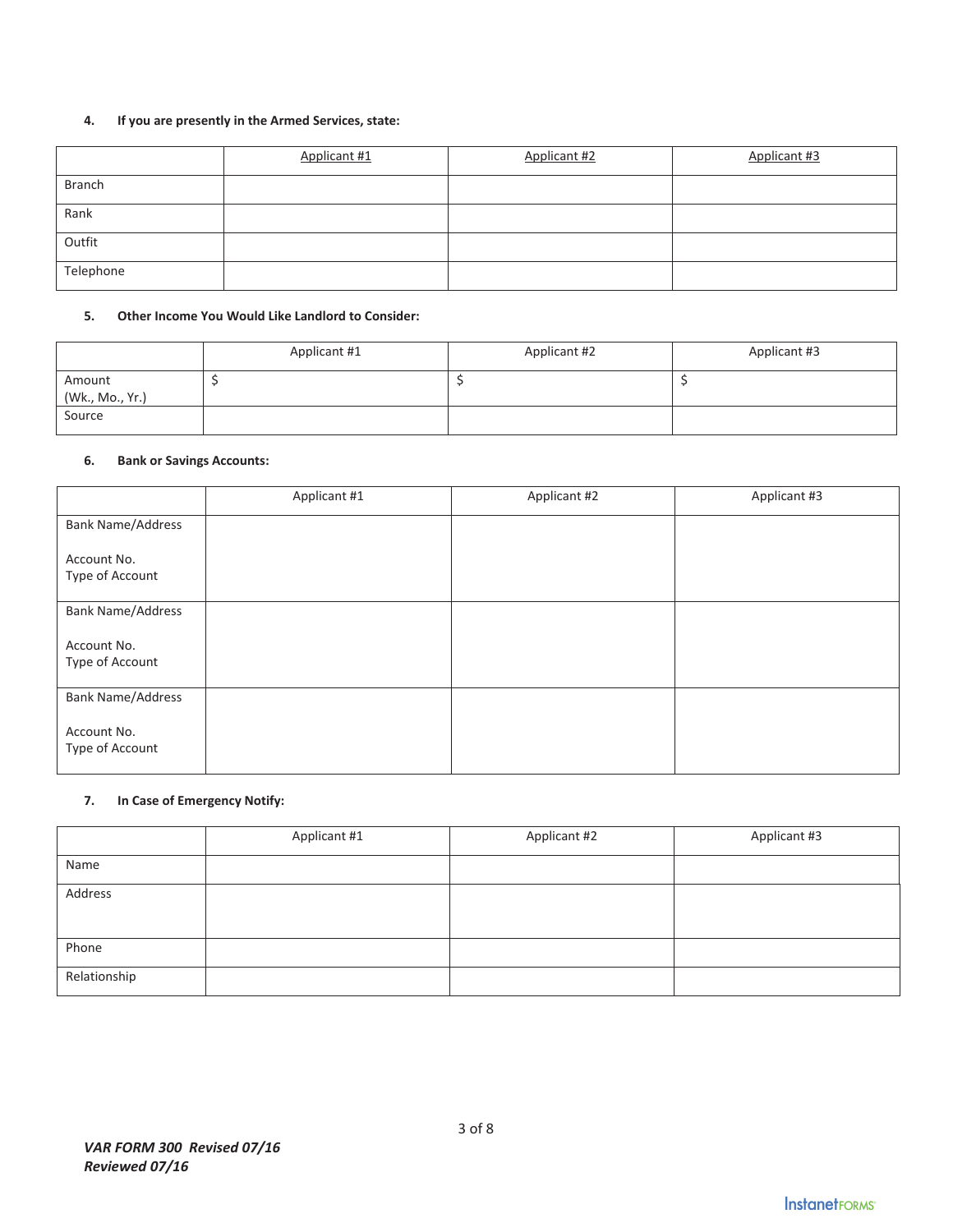#### **8. Rental and Credit History:**

a. Reason for leaving current residence:

| Applicant #1 | Applicant #2 | Applicant #3 |
|--------------|--------------|--------------|
|              |              |              |
|              |              |              |
|              |              |              |
|              |              |              |

#### b. Have you ever been rejected for tenancy? If Yes, please explain:

| Applicant #1  | Applicant #2  | Applicant #3 |
|---------------|---------------|--------------|
| Yes $/$<br>No | Yes $/$<br>No | Yes /<br>No  |
|               |               |              |
|               |               |              |
|               |               |              |
|               |               |              |

#### c. Have you ever refused to pay rent when due, been a defendant in an unlawful detainer action or eviction, or otherwise been sued by a landlord for matters related to a tenancy? **If so, please give details, and the status of any pending actions**:

| Applicant #1 | Applicant #2 | Applicant #3 |
|--------------|--------------|--------------|
| Yes /        | Yes $/$      | Yes /        |
| No           | No           | No           |

#### d. Have you ever filed for bankruptcy? If so, please give dates of filing and status of case:

| Applicant #1 | Applicant #2 | Applicant #3 |
|--------------|--------------|--------------|
| Yes,         | Yes          | Yes,         |
| No           | <b>No</b>    | No           |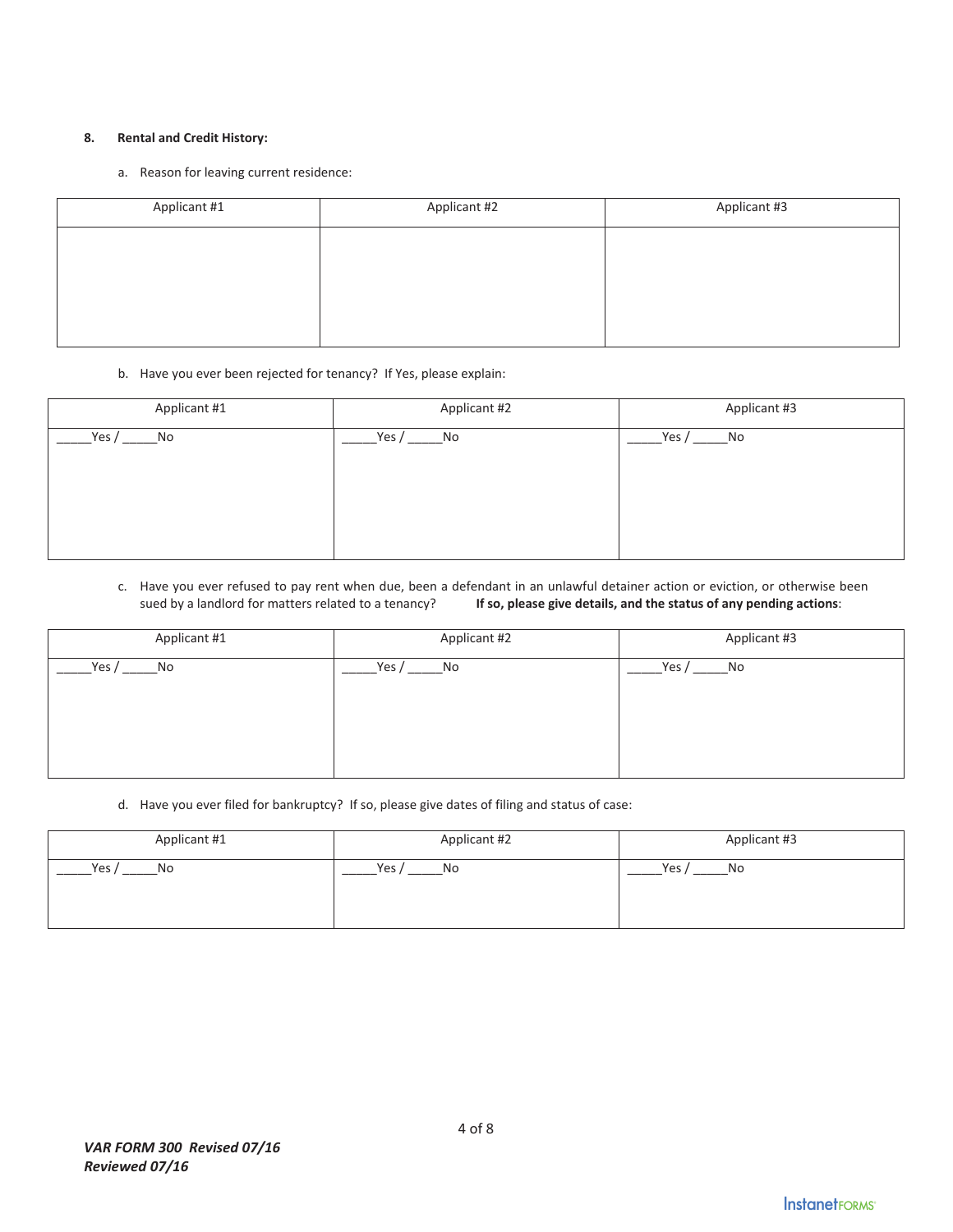e. Please give the names and phone numbers for three references:

| Applicant #1                                                                                                                                                                                                                  | Applicant #2                                                                                                                                                                                                                   | Applicant #3 |
|-------------------------------------------------------------------------------------------------------------------------------------------------------------------------------------------------------------------------------|--------------------------------------------------------------------------------------------------------------------------------------------------------------------------------------------------------------------------------|--------------|
| Name: Name and the second contract of the second contract of the second contract of the second contract of the second contract of the second contract of the second contract of the second contract of the second contract of | Name: Name and the second state of the second state of the second state of the second state of the second state of the second state of the second state of the second state of the second state of the second state of the sec |              |
|                                                                                                                                                                                                                               |                                                                                                                                                                                                                                |              |
| Name: 2008 2010 2021 2022 2023 2024 2022 2022 2023 2024 2022 2023 2024 2022 2023 2024 2022 2023 2024 2022 2023                                                                                                                | Name: 2008 2010 2021 2022 2023 2024 2022 2022 2023 2024 2022 2023 2024 2022 2023 2024 2022 2023 2024 2022 2023                                                                                                                 |              |
|                                                                                                                                                                                                                               |                                                                                                                                                                                                                                |              |
| Name: Name and the service of the service of the service of the service of the service of the service of the service of the service of the service of the service of the service of the service of the service of the service | Name: 2008 2010 2021 2022 2023 2024 2022 2022 2023 2024 2022 2023 2024 2022 2023 2024 2022 2023 2024 2022 2023                                                                                                                 |              |
|                                                                                                                                                                                                                               |                                                                                                                                                                                                                                |              |

9. CRIMINAL HISTORY: Has any Applicant ever been convicted of, pleaded guilty to, or entered a plea of no contest to any felony, or to any misdemeanor for a crime that involved harm to any other person or property, or moral turpitude?**If the answer is Yes,** please give all details, including the specific offense(s), date(s), sentence(s) and jurisdiction(s) in which the offenses occurred, as **well as any information on the status of any current probation.**

| Applicant #1  | Applicant #2  | Applicant #3 |
|---------------|---------------|--------------|
| Yes $/$<br>No | Yes $/$<br>No | Yes /<br>No  |
|               |               |              |
|               |               |              |
|               |               |              |
|               |               |              |

10. SERVICEMEMBERS:For purposes of this Section 10, a "Servicemember" is defined as a member of the armed forces of the United States or a member of the Virginia National Guard serving on fulltime duty or a Civil Service technicians with a National Guard unit, and "Military Orders" is defined as: (i) a permanent change of station orders to depart thirty-five miles or more (radius) from the location of the Premises; (ii) temporary duty orders in excess of three months' duration to depart thirty-five miles (radius) from the location of the Premises; (iii) a discharge or release from active duty with the armed forces of the United States or from full-time duty or technician status with the Virginia National Guard; or (iv) an order to report to government-supplied quarters resulting in the forfeiture of basic allowance for quarters.

| Applicant #1                                                  | Applicant #2                                                  | Applicant #3                                                  |  |
|---------------------------------------------------------------|---------------------------------------------------------------|---------------------------------------------------------------|--|
| Are you currently a Servicemember?                            | Are you currently a Servicemember?                            | Are you currently a Servicemember?                            |  |
| Yes / _______No                                               | Yes / No                                                      | Yes / $\rule{1em}{0.15mm}$ No                                 |  |
| If Yes, do you currently have any pending<br>Military Orders? | If Yes, do you currently have any pending<br>Military Orders? | If Yes, do you currently have any pending<br>Military Orders? |  |
| Yes / No                                                      | Yes / No                                                      | Yes / No                                                      |  |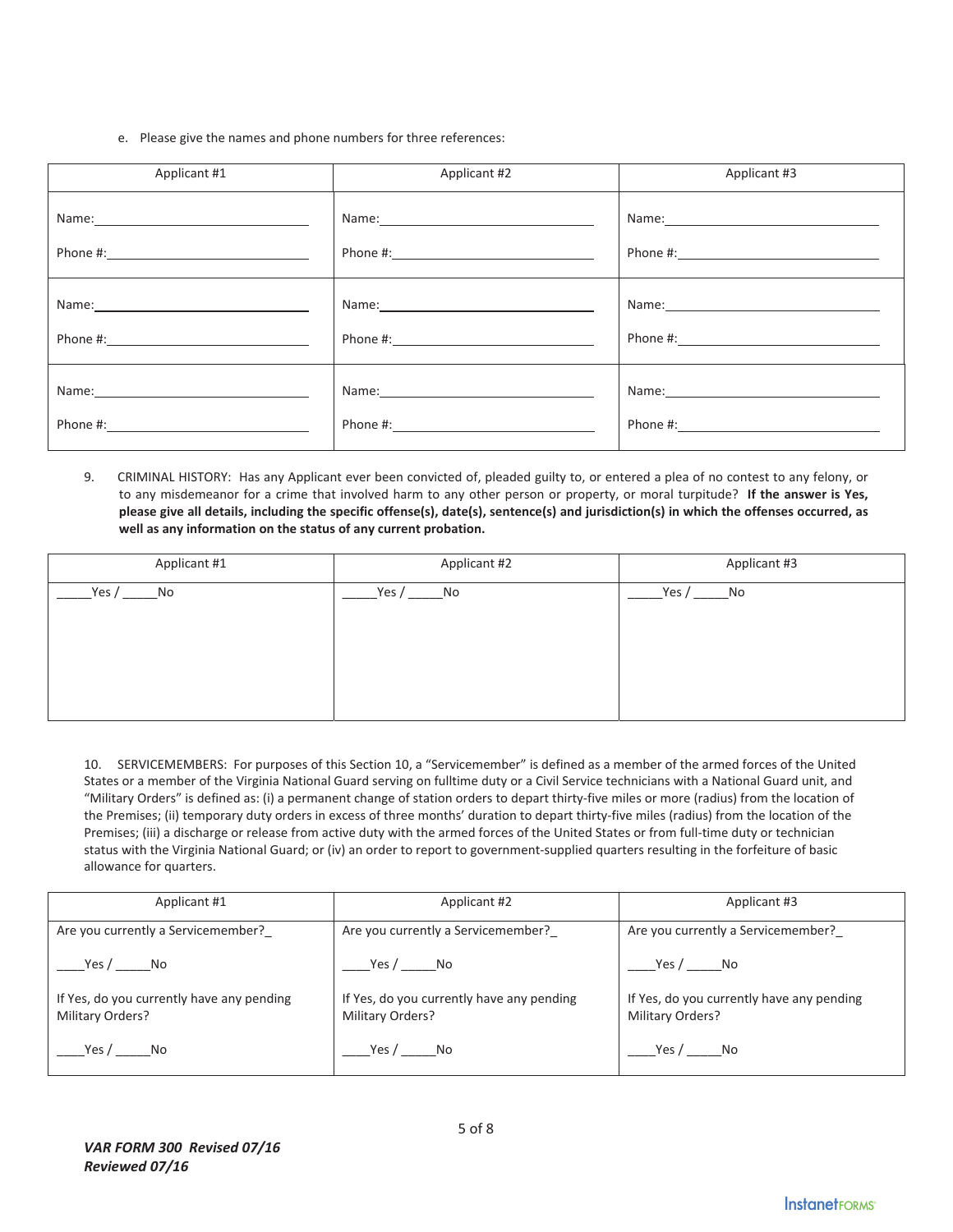| 11. | <sup>-</sup> OWNS.<br><b>CHECK IF ANY APPLICANT</b> | . NAPE | `)R(<br>MО | .OA" | R! | TRAILEI |
|-----|-----------------------------------------------------|--------|------------|------|----|---------|
|     |                                                     |        |            |      |    |         |

12. APPLICATION FEE/THIRD PARTY COSTS/APPLICATION DEPOSIT: Each Applicant must pay at the time this Application is made the following, non-refundable amounts: i) an Application Fee in the amount of \_\_\_\_\_\_\_\_\_\_\_\_\_\_\_\_\_\_\_\_\_\_\_\_ following, non-refundable amounts: i) an Application Fee in the amount of \_\_\_\_\_\_\_ party costs incurred by Landlord in the amount of \_\_\_\_\_\_\_\_\_\_\_\_\_\_\_\_\_. In addition, the Applicant must pay an Application Deposit in the amount of \_\_\_\_\_\_\_\_\_\_\_\_\_\_\_\_\_ at the time this Application is made, which may be refundable to Applicant, in accordance with Section 13 of this Application. The Application Deposit will convert into the Security Deposit on the Commencement Date of the Lease.

13. OBLIGATION TO ENTER INTO LEASE/ DAMAGES: Upon submission of this Application by Applicant, Agent reserves the right to remove the Dwelling Unit from the available rent list. If this Application is denied by Landlord, the Application Deposit shall be refunded to Applicant. If this Application is approved and Applicant fails to rent the Dwelling Unit, Landlord shall be entitled to retain that part of the Application Deposit equal to Landlord's actual damages and expenses as provided in Section 55-248.6:1 of the Virginia Residential Landlord Tenant Act ("VRLTA").

14. GUARANTY. Please provide the following information if the Lease will be guaranteed, in accordance with the Rental Selection Criteria of Listing Broker or Landlord.

| Relationship:<br>SSN/ITIN:<br>Date of Birth:<br>Address:<br>Phone Number:<br>Name of Guarantor:<br>Relationship:<br>SSN/ITIN:<br>Date of Birth:<br>Address:<br>Phone Number:<br>Name of Guarantor:<br>Relationship:<br>SSN/ITIN:<br>Date of Birth:<br>Address:<br>Phone Number: | Name of Guarantor: |  |  |
|---------------------------------------------------------------------------------------------------------------------------------------------------------------------------------------------------------------------------------------------------------------------------------|--------------------|--|--|
|                                                                                                                                                                                                                                                                                 |                    |  |  |
|                                                                                                                                                                                                                                                                                 |                    |  |  |
|                                                                                                                                                                                                                                                                                 |                    |  |  |
|                                                                                                                                                                                                                                                                                 |                    |  |  |
|                                                                                                                                                                                                                                                                                 |                    |  |  |
|                                                                                                                                                                                                                                                                                 |                    |  |  |
|                                                                                                                                                                                                                                                                                 |                    |  |  |
|                                                                                                                                                                                                                                                                                 |                    |  |  |
|                                                                                                                                                                                                                                                                                 |                    |  |  |
|                                                                                                                                                                                                                                                                                 |                    |  |  |
|                                                                                                                                                                                                                                                                                 |                    |  |  |
|                                                                                                                                                                                                                                                                                 |                    |  |  |
|                                                                                                                                                                                                                                                                                 |                    |  |  |
|                                                                                                                                                                                                                                                                                 |                    |  |  |
|                                                                                                                                                                                                                                                                                 |                    |  |  |
|                                                                                                                                                                                                                                                                                 |                    |  |  |
|                                                                                                                                                                                                                                                                                 |                    |  |  |
|                                                                                                                                                                                                                                                                                 |                    |  |  |
|                                                                                                                                                                                                                                                                                 |                    |  |  |
|                                                                                                                                                                                                                                                                                 |                    |  |  |
|                                                                                                                                                                                                                                                                                 |                    |  |  |
|                                                                                                                                                                                                                                                                                 |                    |  |  |
|                                                                                                                                                                                                                                                                                 |                    |  |  |
|                                                                                                                                                                                                                                                                                 |                    |  |  |
|                                                                                                                                                                                                                                                                                 |                    |  |  |
|                                                                                                                                                                                                                                                                                 |                    |  |  |
|                                                                                                                                                                                                                                                                                 |                    |  |  |
|                                                                                                                                                                                                                                                                                 |                    |  |  |

15. APPLICANT INVESTIGATION: Applicant should exercise whatever due diligence Applicant deems necessary with respect to information on the Dwelling Unit, including without limitation, mold, lead-based paint, pests or insects, and any sexual offenders registered under Chapter 23 (sec. 19.2-387 et seq.) of Title 19. Information regarding registered sex offenders may be obtained by contacting your local police department or the Department of State Police, Central Records Exchange at (804) 674-2000 or www.vsp.state.va.us. Upon Applicant's request, Landlord will provide Applicant with a copy of the Lease for review.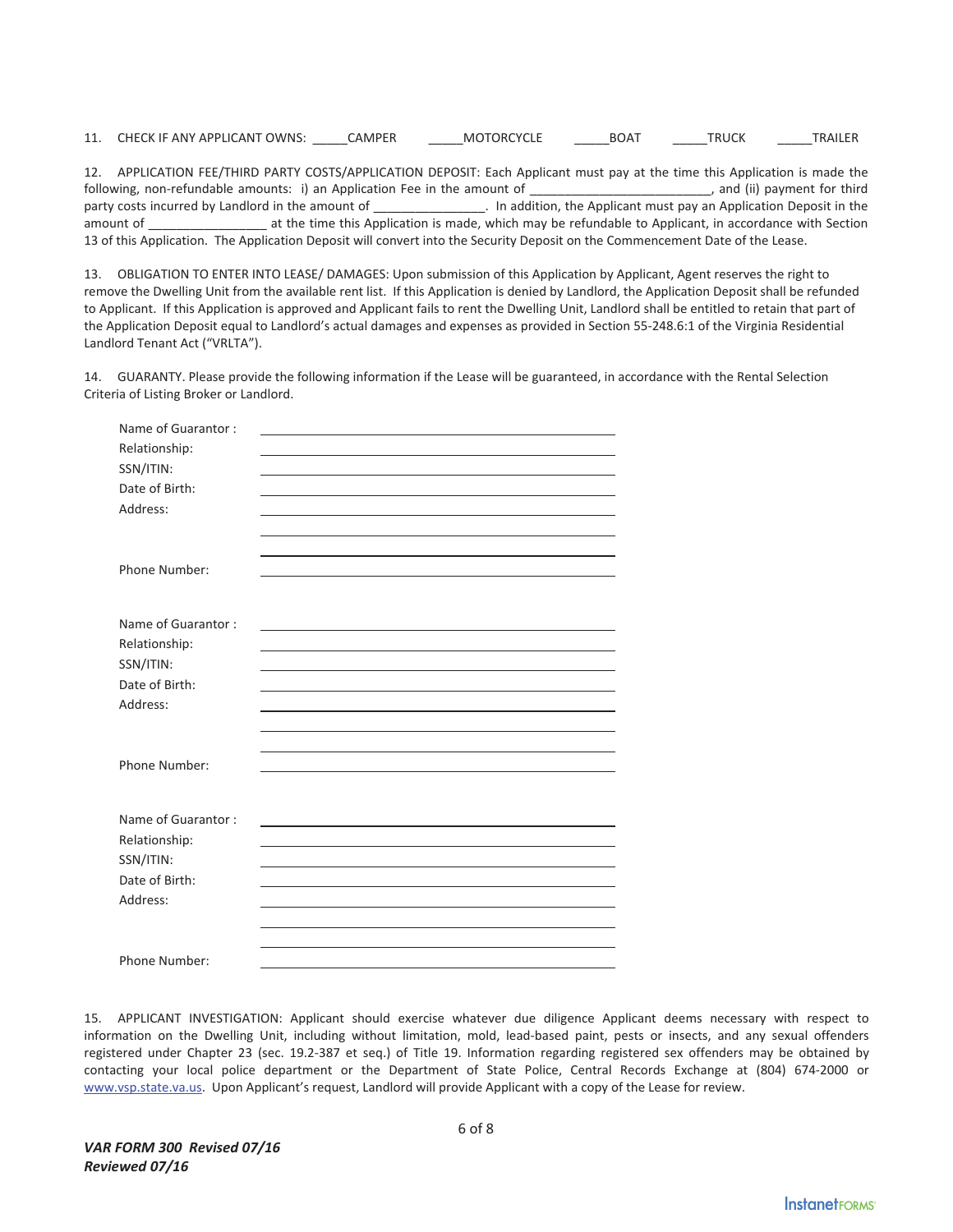16. INFORMATION CORRECT: Each Applicant hereby certifies that the information contained in this Application is true and correct to the best of Applicant's knowledge and belief. Each Applicant hereby authorizes Listing Broker to conduct a credit check on Applicant and such background checks as determined appropriate by Listing Broker to verify information provided herein by Applicant for approval or rejection of this Application.

17. OTHER PROVISIONS:

We have read the terms and conditions of this Application. We understand this is a binding contract separate and apart from the Lease.

| Copy of Photo ID: Yes / No                                                                                                                                                                                                          | Copy of Photo ID: Yes / No | Copy of Photo ID: Yes / No |  |  |
|-------------------------------------------------------------------------------------------------------------------------------------------------------------------------------------------------------------------------------------|----------------------------|----------------------------|--|--|
|                                                                                                                                                                                                                                     |                            |                            |  |  |
| Date: $/$ /                                                                                                                                                                                                                         |                            |                            |  |  |
|                                                                                                                                                                                                                                     |                            |                            |  |  |
| Date: $/$ /                                                                                                                                                                                                                         |                            |                            |  |  |
| <b>SIGNATURE OF GUARANTOR:</b> NOTE AND THE SERVICE OF STRAIN TO A SERVICE OF STRAIN TO A SERVICE OF STRAIN TO A SERVICE OF STRAIN TO A SERVICE OF STRAIN TO A SERVICE OF STRAIN TO A SERVICE OF STRAIN TO A SERVICE OF STRAIN TO A |                            |                            |  |  |